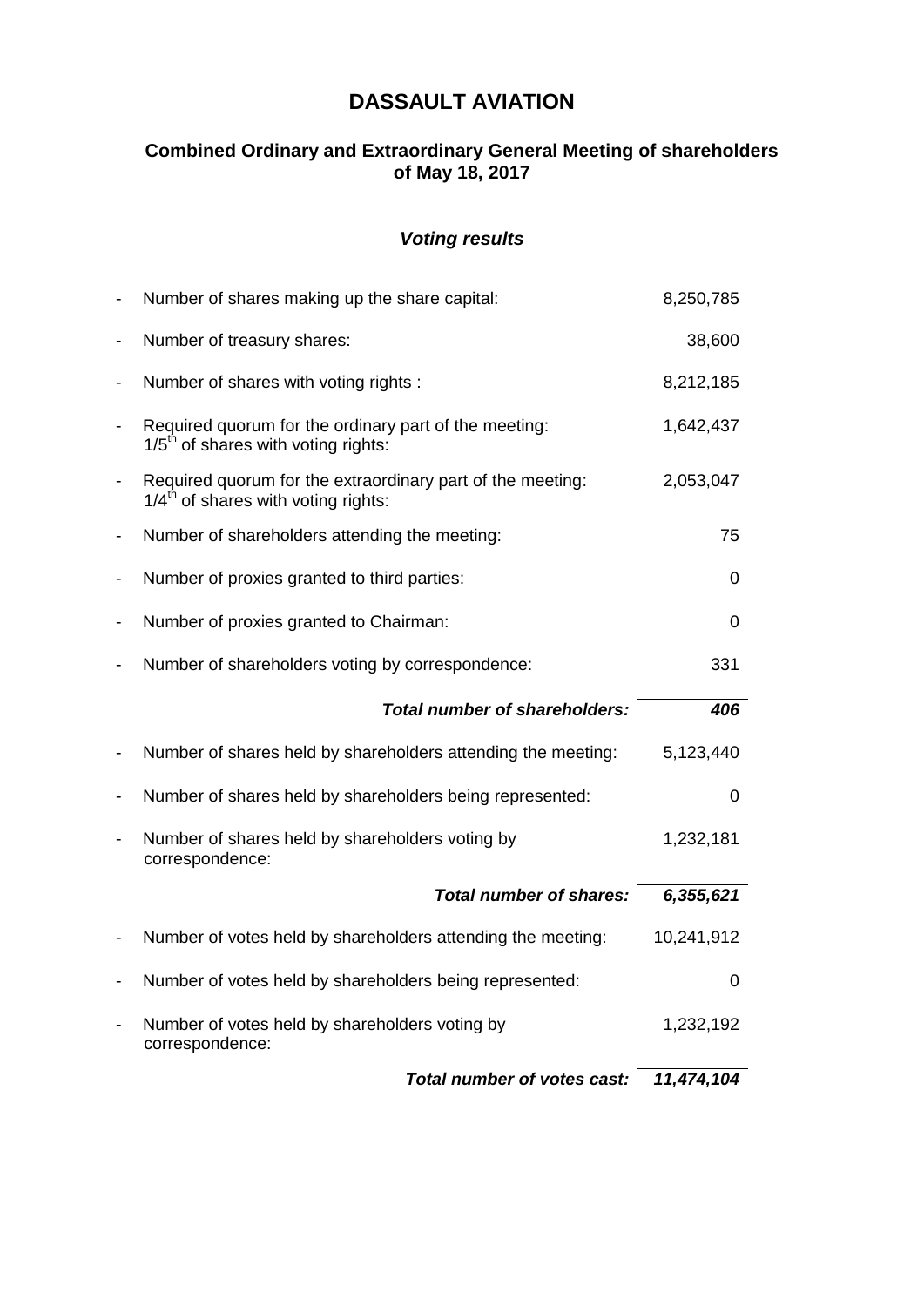- Voting results:

## - *First resolution (Approval of the annual financial statements for fiscal year 2016):*

Total number of cast votes: 11,474,104 votes, i.e. 86.05% of the 13,334,067 votes attached to the 8,212,185 shares with voting rights Number of votes for: 11,472,357 votes, i.e. 99.99% of cast votes Number of votes against or abstentions: 1,747

## - *Second resolution (Approval of the consolidated financial statements for fiscal year 2016):*

Total number of cast votes: 11,474,104 votes, i.e. 86.05% of the 13,334,067 votes attached to the 8,212,185 shares with voting rights Number of votes for: 11,471,409 votes, i.e. 99.98% of cast votes Number of votes against or abstentions: 2,695

## - *Third resolution (Allocation and distribution of the net income of the Parent Company):*

Total number of cast votes: 11,474,104 votes, i.e. 86.05% of the 13,334,067 votes attached to the 8,212,185 shares with voting rights Number of votes for: 11,473,156 votes, i.e. 99.99% of cast votes Number of votes against or abstentions: 948

## - *Fourth resolution (Option for payment of the dividend in shares):*

Total number of cast votes: 11,474,104 votes, i.e. 86.05% of the 13,334,067 votes attached to the 8,212,185 shares with voting rights Number of votes for: 11,473,624 votes, i.e. 99.99% of cast votes Number of votes against or abstentions: 480

#### - *Fifth resolution (Advisory opinion on the elements of compensation due and attributed for fiscal year 2016 to Mr. Éric Trappier, Chairman and Chief Executive Officer):*

Total number of cast votes: 11,473,054 votes, i.e. 86.05% of the 13,333,017 votes attached to the 8,211,160 shares with voting rights (Mr. Éric Trappier, having interest, holding 1,050 votes, did not take part in the vote)

Number of votes for: 10,765,117 votes, i.e. 93.83% of cast votes Number of votes against or abstentions: 707,937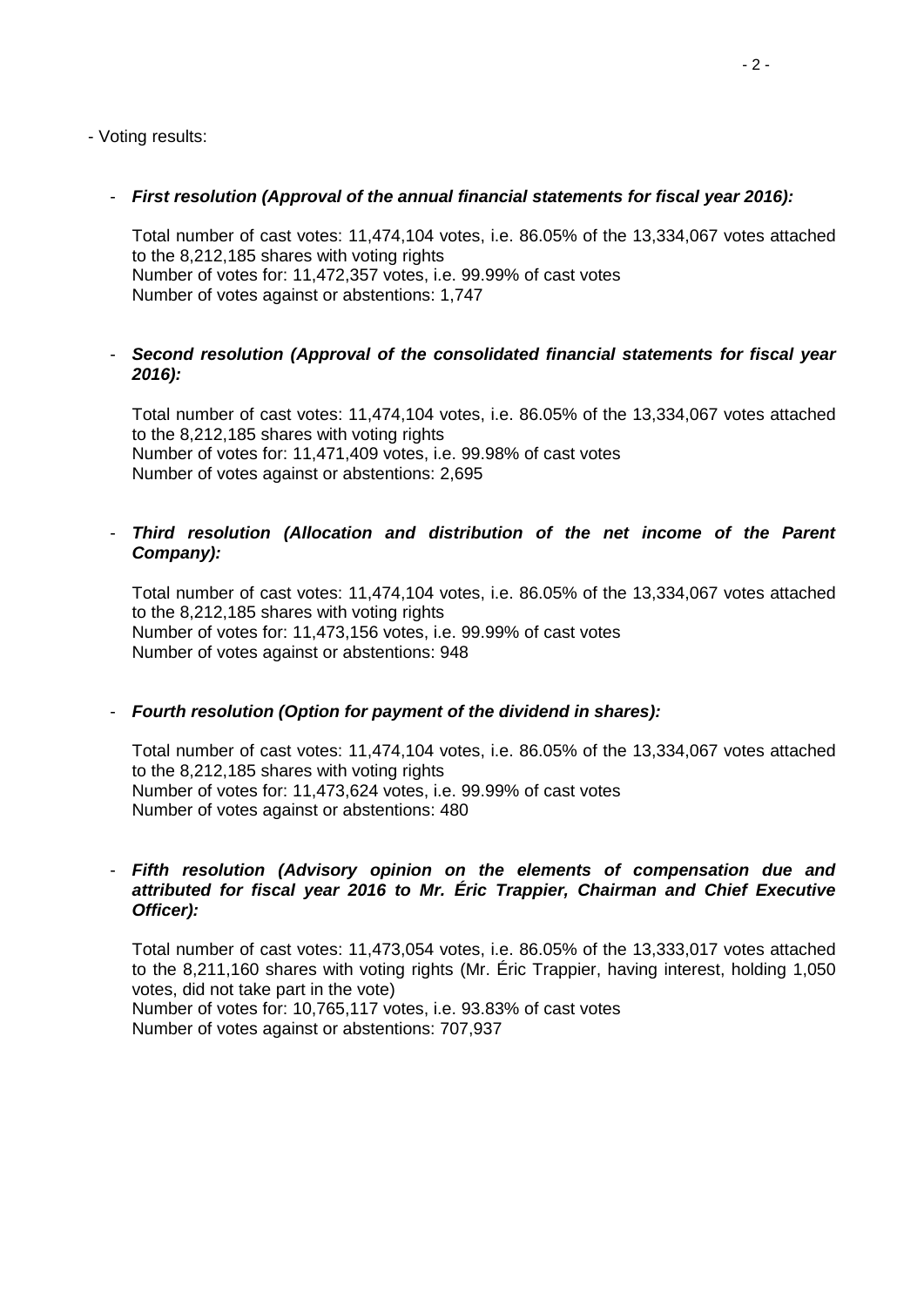- *Sixth resolution (Advisory opinion on the elements of compensation due and attributed for fiscal year 2016 to Mr. Loïk Segalen, Chief Operating Officer):*

Total number of cast votes: 11,473,204 votes, i.e. 86.05% of the 13,333,167 votes attached to the 8,211,285 shares with voting rights (Mr. Loïk Segalen, having interest, holding 900 votes, did not take part in the vote) Number of votes for: 10,765,267 votes, i.e. 93.83% of cast votes Number of votes against or abstentions: 707,937

#### - *Seventh resolution (Approval of the 2017 compensation policy for Mr. Éric Trappier, Chairman and Chief Executive Officer):*

Total number of cast votes: 11,473,054 votes, i.e. 86.05% of the 13,333,017 votes attached to the 8,211,160 shares with voting rights (Mr. Éric Trappier, having interest, holding 1,050 votes, did not take part in the vote) Number of votes for: 10,764,843 votes, i.e. 93.83% of cast votes Number of votes against or abstentions: 708,211

#### - *Eighth resolution (Approval of the 2017 compensation policy for Mr. Loïk Segalen, Chief Operating Officer):*

Total number of cast votes: 11,473,204 votes, i.e. 86.05% of the 13,333,167 votes attached to the 8,211,285 shares with voting rights (Mr. Loïk Segalen, having interest, holding 900 votes, did not take part in the vote) Number of votes for: 10,764,993 votes, i.e. 93.83% of cast votes Number of votes against or abstentions: 708,211

#### - *Ninth resolution (Discharge to Directors):*

Total number of cast votes: 11,474,104 votes, i.e. 86.05% of the 13,334,067 votes attached to the 8,212,185 shares with voting rights Number of votes for: 11,462,861 votes, i.e. 99.90% of cast votes Number of votes against or abstentions: 11,243

#### - *Tenth resolution (Ratification of the appointment of a director):*

Total number of cast votes: 11,474,104 votes, i.e. 86.05% of the 13,334,067 votes attached to the 8,212,185 shares with voting rights Number of votes for: 10,850,295 votes, i.e. 94.56% of cast votes Number of votes against or abstentions: 623,809

#### - *Eleventh resolution (Ratification of the appointment of a director):*

Total number of cast votes: 11,474,104 votes, i.e. 86.05% of the 13,334,067 votes attached to the 8,212,185 shares with voting rights Number of votes for: 11,468,814 votes, i.e. 99.95% of cast votes Number of votes against or abstentions: 5,290